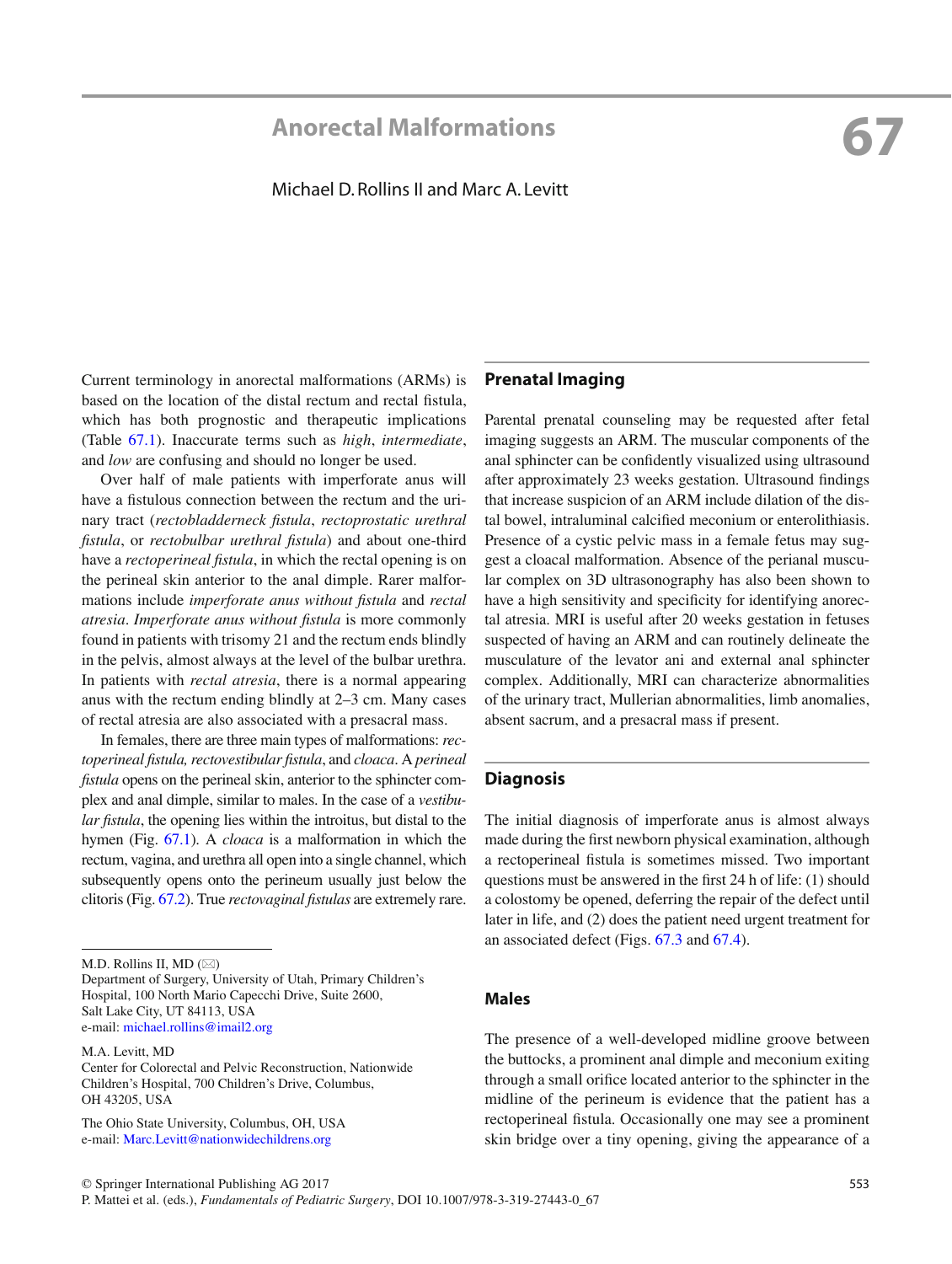| a. Anatomic classification of anorectal malformations |                                    |
|-------------------------------------------------------|------------------------------------|
| Male                                                  | Female                             |
| Rectoperineal fistula                                 | Rectoperineal fistula              |
| Rectourethral fistula                                 | Rectovestibular fistula            |
| <b>Bulbar</b>                                         | Imperforate anus without fistula   |
| Prostatic                                             | Cloaca                             |
| Rectobladder neck fistula                             | Rectal atresia                     |
| Imperforate anus without fistula                      | Rectal stenosis                    |
| Rectal atresia                                        | Complex malformations              |
| Rectal stenosis                                       |                                    |
| b. Prognosis for bowel control                        |                                    |
| Good                                                  | Poor                               |
| Normal sacrum                                         | Abnormal sacrum                    |
| Normal appearing bottom (good muscle)                 | Flat perineum (poor muscle)        |
| Obvious anal dimple                                   | Types of anorectal malformations   |
| Types of anorectal malformations                      | Bladder neck fistula               |
| Rectal atresia                                        | Prostatic fistula                  |
| Perineal fistula                                      | Cloaca with $>3$ cm common channel |
| Imperforate anus without fistula                      | Complex malformations              |
| Bulbar fistula                                        |                                    |
| Vestibular fistula                                    |                                    |
| Cloaca with $\leq$ 3 cm common channel                |                                    |
|                                                       |                                    |

<span id="page-1-0"></span>**Table 67.1** Classification of anorectal malformations and prognostic factors of bowel control



 **Fig. 67.1** Classic appearance of imperforate anus with rectovestibular fistula (supine position). Note that the fistula is located within the introitus but outside of the hymenal ring

bucket handle (Fig.  $67.5$ ), or a midline raphe, which can appear as a white or black ribbon of subepithelial meconium. These malformations can all be repaired via a perineal approach without a diverting colostomy. If a rectoperineal fistula is present, it may be technically advantageous to dilate the fistula to allow passage of stool until he is 3–4 months of age then perform a limited posterior sagittal anorectoplasty (PSARP). On the other hand, a flat bottom, with no evidence of a perineal opening and the presence of meconium in the urine are indications of a rectourethral fistula. A colostomy should be opened in these patients and the repair deferred.

If meconium is definitely seen on the perineum or in the urine, a conclusion as to the presence or absence of a fistula can be made with certainty. However, it may take some time for the intraluminal pressure to force the meconium past the pelvic musculature and out through a perineal or urinary fistula. This usually does not occur until after the first 24 h of life. A cross-table lateral radiograph of the abdomen and pelvis with the infant in prone position can be obtained to allow one to estimate the distance between the end of the dilated bowel and the skin. If this distance is <1 cm, a primary repair can be considered if the surgeon is experienced. If the distance is >1 cm, a colostomy should be performed.

 Rarely, the anus may have a funnel-shaped appearance with a long skin-lined channel and a narrow opening (Fig. [67.6](#page-4-0)). This should prompt one to consider the diagnosis of Currarino syndrome with rectal atresia or stenosis and an associated hemisacrum and presacral mass.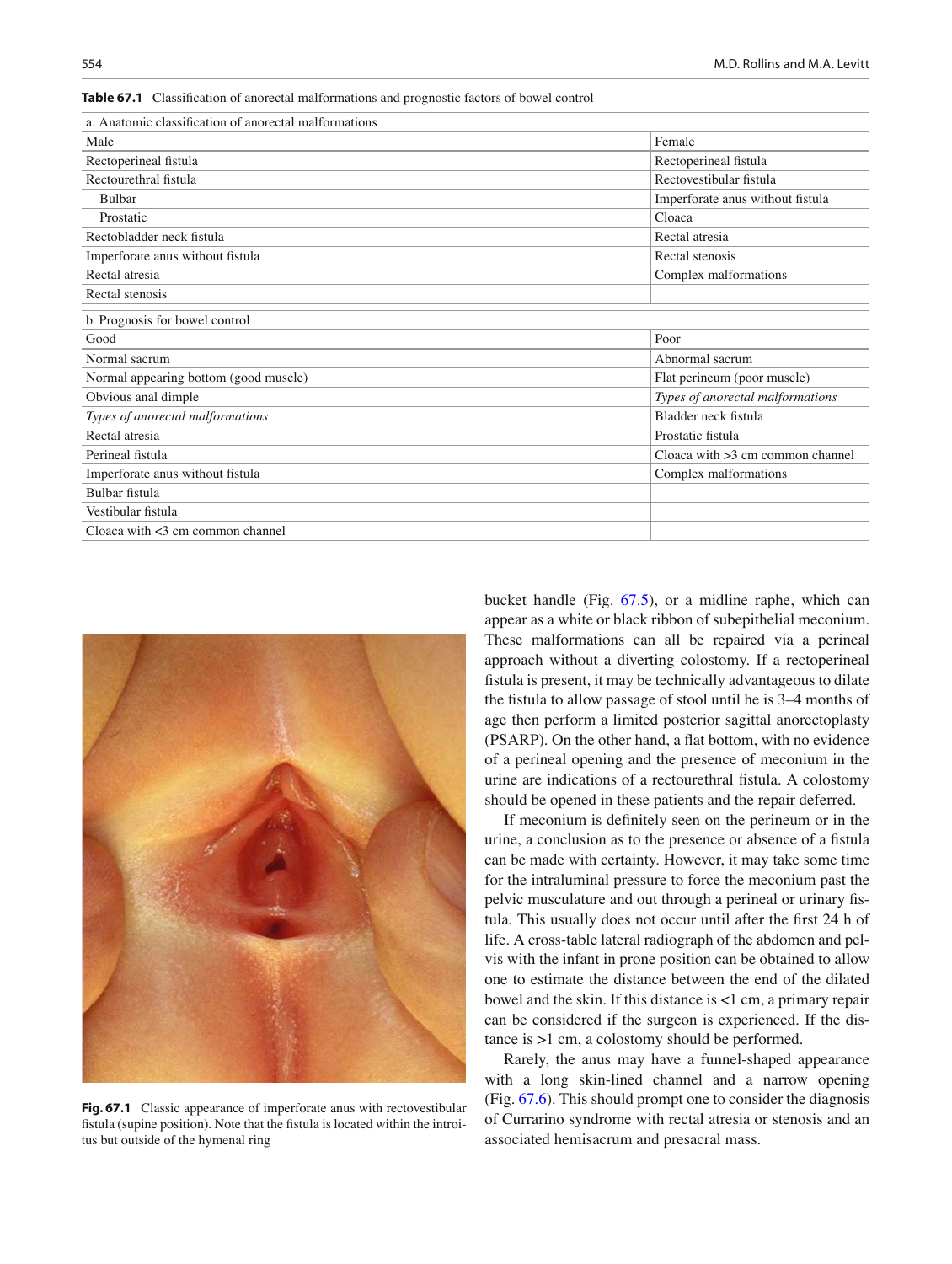#### <span id="page-2-0"></span>67 Anorectal Malformations

 **Fig. 67.2** Cloacal malformation. The urethra, vagina, and rectum meet to form a single common channel. ( **a** ) External appearance demonstrating underdeveloped labia and single orifice. (**b**) Illustration of short common channel





#### **Females**

The presence of a single perineal orifice in a newborn female establishes the diagnosis of a cloaca. All infants with cloaca require a colostomy and some also require a vaginostomy to drain a hydrocolpos.

 In a female with a normal urethra, the presence of a rectal orifice located within the vestibule of the female genitalia but

outside of the hymen confirms the diagnosis of a rectovestibular fistula. In these cases, some surgeons dilate the fistula to allow stool to pass and alleviate abdominal distention and defer the definitive repair until 3-4 months of age. Other surgeons prefer to open a colostomy and perform the repair at a later date. Surgeons who are experienced in the treatment of this abnormality may choose to do a primary repair in the newborn period with or without a protective colostomy.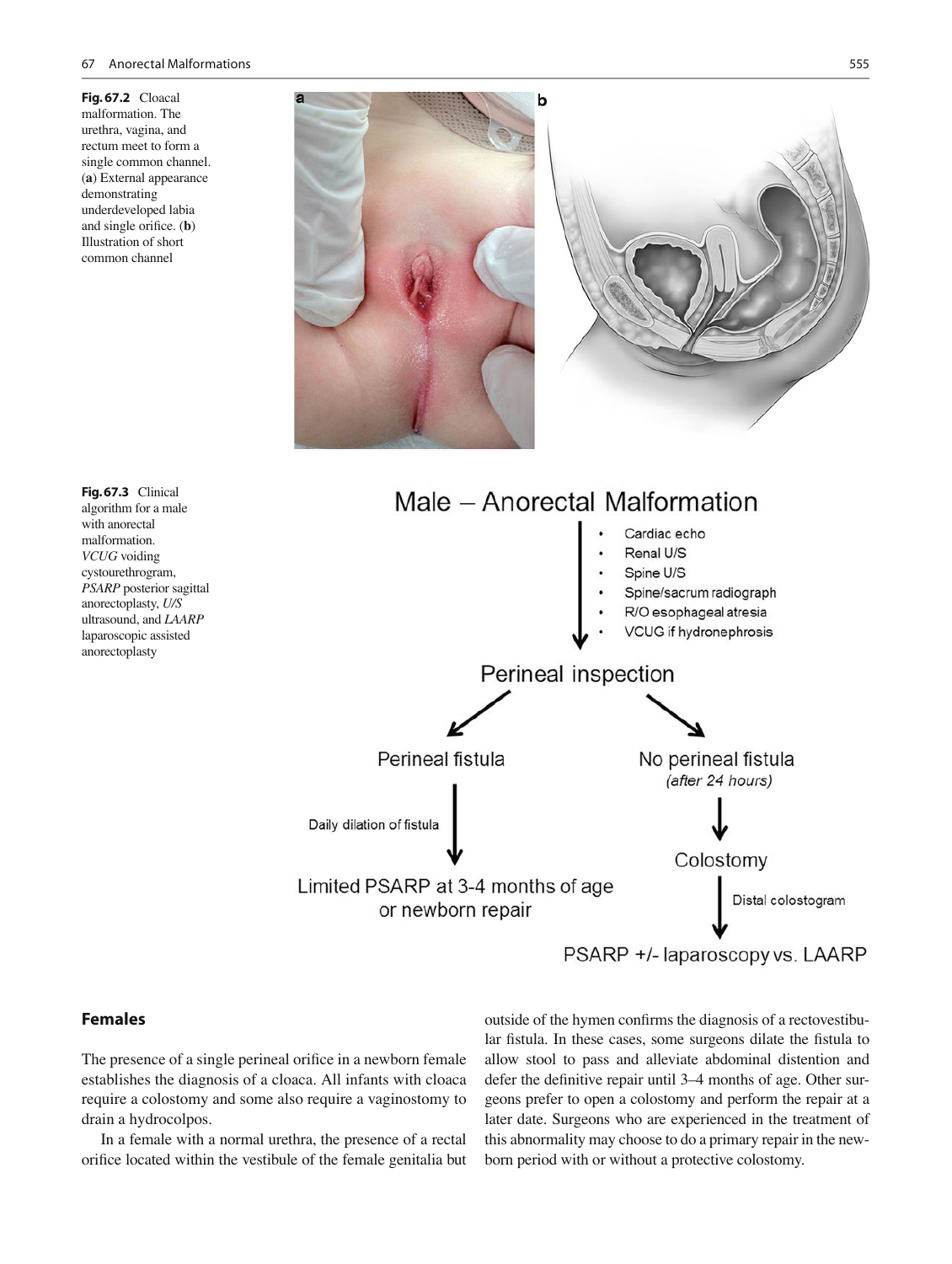<span id="page-3-0"></span>

Fig. 67.5 Rectoperineal fistula in a boy. (a) Skin bridge referred to as a "bucket handle" deformity. (b) Subepithelial midline meconium

When the rectal orifice is located anterior to the center of the sphincter but posterior to the vestibule of the genitalia (in the perineal body), the diagnosis of rectoperineal fistula is established. These babies can undergo a primary anoplasty without a protective colostomy in the newborn period or after a period of dilating the fistula, similar to males. A common confusion is a female with a normal urethra and vagina and an anal opening that appears slightly anterior. If this opening is

of normal caliber (Hagar 11 or 12 in the newborn), is within the sphincter, is supple (not fistulous tissue) and an adequate perineal body is present, then this is a normal variant and no surgery is indicated.

The absence of any of the above findings and the lack of meconium coming out through the genitalia after 24 h of life indicate that the patient most likely has imperforate anus without a fistula (more common in patients with trisomy 21).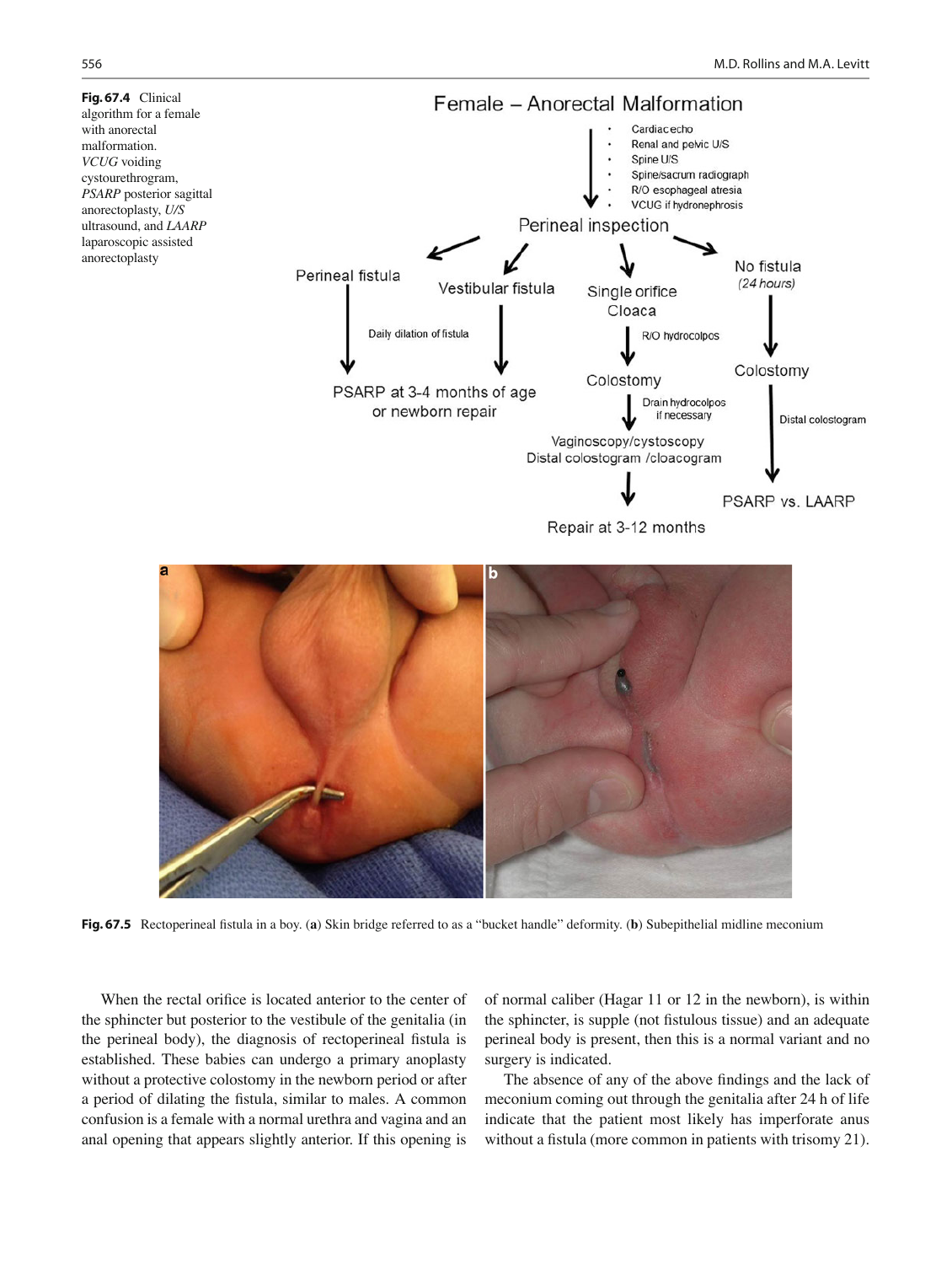<span id="page-4-0"></span> Additional rare anomalies include: (1) *H-type rectovaginal* fistula where on inspection of the perineum, the patient may have a normal appearing anus (Fig. 67.7 ), (2) true *rectovaginal* fistula with the fistula located above the hymenal ring, a normal urethra and vaginal introitus, and no anal opening (Figs. 67.7 ), and *rectovestibular fistula with absent vagina*, in which there is a normal urethra, a rectal fistula in the vestibule, and no vaginal opening .



 **Fig. 67.6** Skin-lined funnel appearance of the anus in a patient with rectal stenosis and Currarino syndrome

#### **Associated Anomalies**

 The waiting period of 16 to 24 h can be used to answer the second question concerning associated defects (Table 67.2) the majority of which are of the genitourinary system. In general, the more severe the anorectal anomaly, the more likely an associated defect will be present. However, even patients with the most benign malformation (rectoperineal fistula) should be completely evaluated, as up to one-third will have at least one associated malformation. In patients recognized to have a rectoperineal fistula outside the newborn period, a Cardiology consult to determine the need for an echocardiogram and Neurosurgery consult to determine the need for MRI of the spine is useful. The patient with a cloaca has a significant risk of an associated urologic defect as does the patient with a vestibular fistula, although the risk is less than cloacas.

 The incidence of associated defects in males with imperforate anus varies based on the level of the defect, with a rectobladder neck fistula having the highest incidence and a rectoprostatic fistula or rectobulbar fistula being lower. All patients must have an ultrasound study of the kidneys to rule out hydronephrosis, the most common cause of which is vesicoureteral reflux. If hydronephrosis is identified, a voiding cystourethrogram should be obtained. In girls with a cloaca, the abdominal ultrasound must include the pelvis to rule out the presence of hydrocolpos or a distended bladder.

 A nasogastric tube should be passed to rule out esophageal atresia and decompress the stomach while waiting for clinical evidence of a rectourethral or perineal fistula. All patients



Fig. 67.7 Rectovaginal fistula. (a) H-type fistula. (b) Laparoscopic appearance of a rectal fistula entering into the posterior vagina. *Broken white arrow* showing rectovaginal fistula; *white arrows* identifying hemiuteri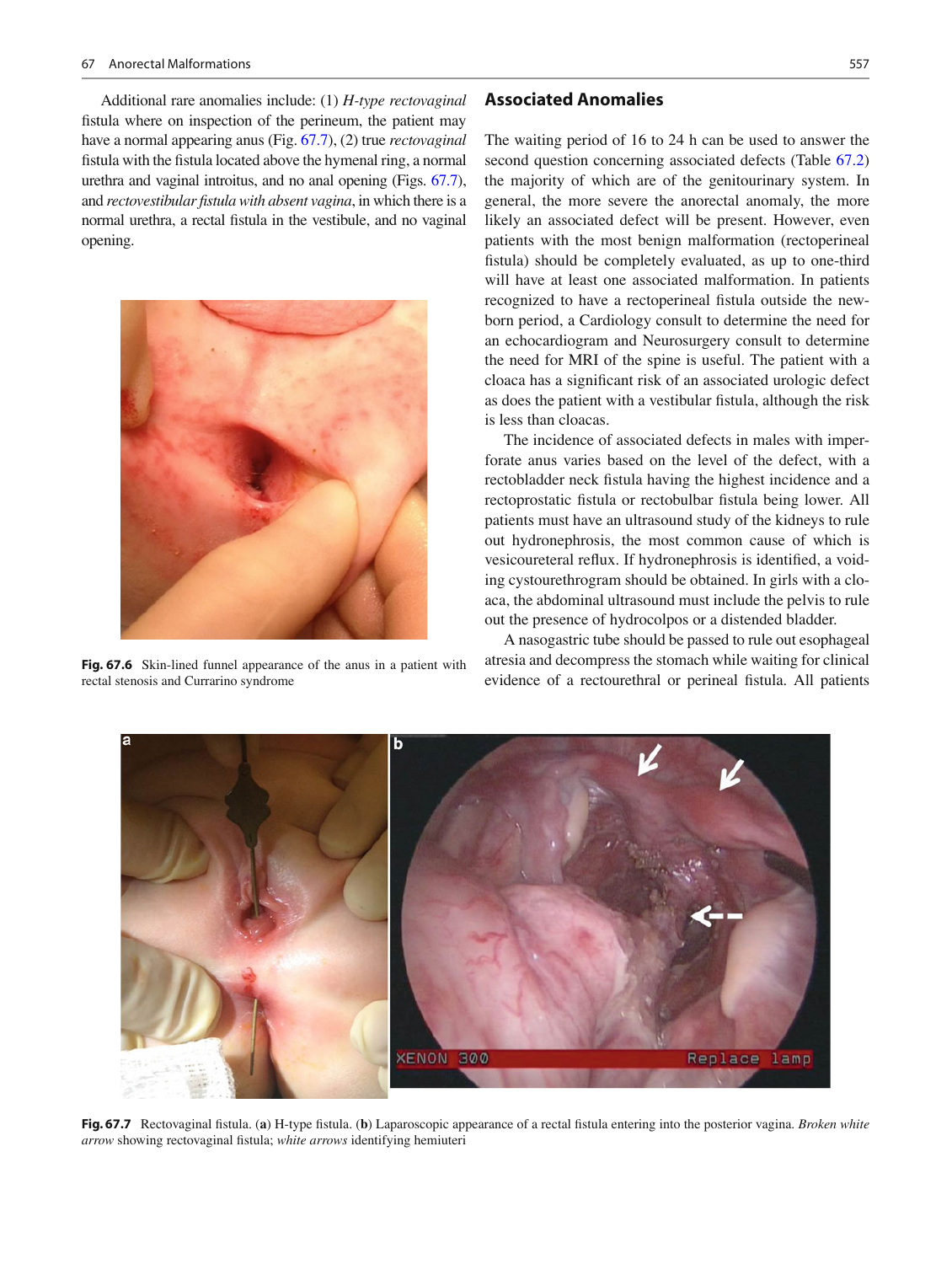#### <span id="page-5-0"></span> **Table 67.2** Associated anomalies

| Cardiovascular                                               | Genitourinary                |  |  |
|--------------------------------------------------------------|------------------------------|--|--|
| Atrial septal defect                                         | Vesicoureteral reflux        |  |  |
| Patent ductus arteriosus                                     | Renal agenesis and dysplasia |  |  |
| Tetralogy of Fallot                                          | Cryptorchidism               |  |  |
| Ventricular septal defect                                    | <b>Hypospadias</b>           |  |  |
| Transposition of great vessels                               | Gastrointestinal             |  |  |
| Hypoplastic left heart                                       | Tracheoesophageal fistula    |  |  |
| Spine, sacrum, vertebrae                                     | Duodenal atresia             |  |  |
| Lumbosacral: hemivertebrae, scoliosis, hemisacrum, butterfly | Malrotation                  |  |  |
| vertebrae                                                    | Gynecologic                  |  |  |
| Tethered cord                                                | Vaginal septum               |  |  |
| Spinal lipomas                                               | Vaginal atresia              |  |  |
| Syringomyelia                                                | Bicornuate uterus            |  |  |
| Myelomeningocele                                             | Uterine didelphys            |  |  |

 **Fig. 67.8** Sacral ratio. *Line A* is drawn across the uppermost aspect of the iliac crests. *Line B* is drawn across the lowest point of sacro-iliac joints. *Line C* is drawn parallel to *line B* at the tip of the coccyx. The ratio is calculated by dividing the distance between *lines B* and *C* by the distance between *lines A* and *B* . (Pena A. Anorectal malformations. Semin Pediatr Surg. 1995;41(1):35–47. Reprinted with permission from Elsevier)



with imperforate anus should have an echocardiogram, as about 10 % of patients are found to have patent ductus arteriosus or a more serious structural cardiac defect such as tetralogy of Fallot or ventricular septal defect.

 An ultrasound of the spine is also important to rule out the presence of a tethered cord, which occurs in about 25 % of all patients with ARMs. Although US remains the recommended screening modality to evaluate the spinal cord, recent studies have questioned its utility due to its poor sensitivity in detecting occult spinal dysraphism; it also can only be performed in the first 3 months of life, before sacral ossification. A radiograph of the spine must also be obtained. The presence of hemivertebra of the spine or sacrum indicates an increased risk of associated urologic defects and has negative prognostic implications in terms of bowel control. AP and lateral radiographs of the sacrum allow calculation of the *sacral ratio* (Fig. 67.8 ) *.* Sacral ratios obtained during the newborn period may be misleading due to incomplete ossification. However, the accuracy of this ratio is improved at 5–6 months of age. A poorly formed sacrum (ratio <0.4) is associated with more severe malformations and carries with it a poor prognosis for bowel control. Evidence suggests that a lumbosacral MRI should be performed in patients with a

sacral ratio <0.6 due to the tests ability to detect clinically significant spinal lesions. The presence of a hemisacrum might indicate the presence of a presacral mass, such as a teratoma, lipoma, or anterior meningocele, which can be confirmed with spinal ultrasound or pelvic MRI.

## **Initial Surgical Management**

 The ideal colostomy is created at the junction of the descending and sigmoid colon. Making the stoma more proximal ensures that the distal colon will be long enough to allow a tension-free pull-through later. In addition, stomas fashioned from the proximal sigmoid colon are less likely to prolapse because the colon is tethered by retroperitoneal attachments. To prevent prolapse of the more mobile distal stoma, the mucous fistula should be made with a very small external opening. The stomas should be far enough apart on the abdomen that the ostomy appliance can be placed comfortably over the functional stoma without covering the mucous fistula.

 Loop colostomies have been discouraged in patients with imperforate anus because in theory they are incompletely diverting, which can allow overflow of stool into the distal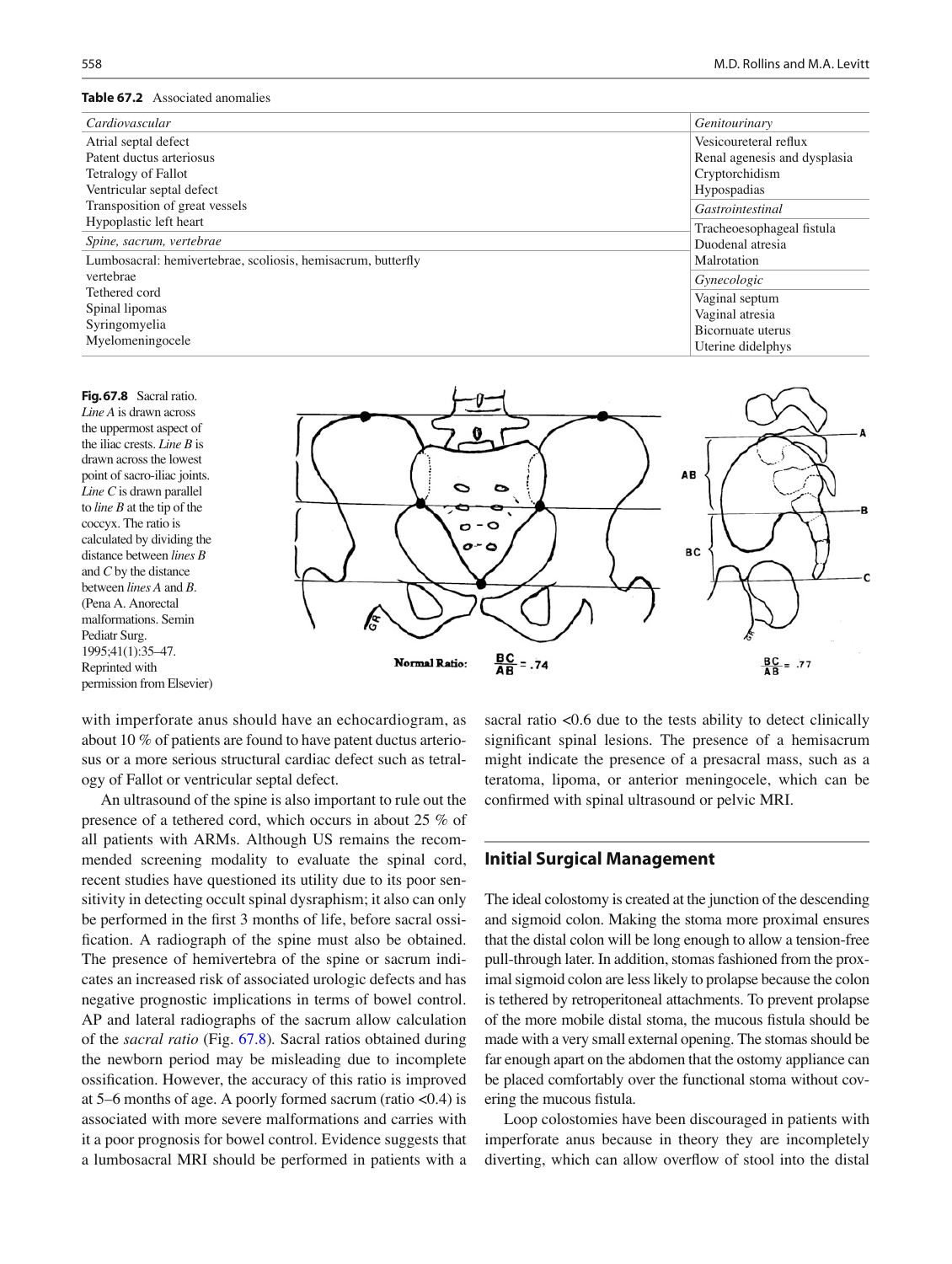limb exposing the patient to fecal contamination of the genitourinary tract. While loop colostomies do have a higher rate of prolapse, the risk of urinary tract infection, development of megarectum, and need for stoma revision does not seem to be significantly different than in patients with a divided stoma provided the repair is performed early in life.

 Under no circumstances should the distal stoma be closed as a Hartmann's pouch , as this will result in a mucocele and make it impossible to perform a contrast study of the distal rectum. A transverse colostomy is not recommended for several reasons: it makes it very difficult to clear inspissated meconium from the distal colon, it does not allow an adequate distal colostogram to be performed, and, in the presence of a fistula to the urinary tract, it can result in the resorption of urine, which can cause significant acidosis. At the time of the colostomy, use a soft rubber catheter to gently irrigate the distal limb with warm saline to remove all of the meconium from the lumen; this will prevent significant problems with inspissated meconium later on.

 If the baby has *hydrocolpos* , it must be drained during the initial operation. Usually the hydrocolpos can be drained by tube vaginostomy. If there is bilateral hydrocolpos, two vaginostomy tubes can be placed or the vaginal dome can be opened and a window created between the hemivaginas. An undrained hydrocolpos will often cause hydronephrosis due to ureteral compression at the trigone. No treatment for the hydronephrosis should be considered until the hydrocolpos has been addressed. Once the vagina has been drained, the hydronephrosis should disappear. Even in the absence of hydronephrosis, it is important to decompress a hydrocolpos as the undrained vagina can become infected (pyocolpos), which can then lead to perforation or sepsis and may result in loss of the vagina.

#### **Anoplasty**

In infants with a perineal fistula, a formal anoplasty can be performed during the first several days of life without the need for a protective colostomy if the surgeon is experienced. The fistula can be dilated until the child is several months of age, at which time an anoplasty can be performed. This is technically easier in an older infant but requires a full preoperative bowel prep. The operation utilizes a minimal posterior sagittal incision from the fistula to the anal dimple. Multiple fine silk sutures are placed circumferentially around the rectal opening for uniform traction and to facilitate dissection. Circumferential full-thickness dissection of the rectum is performed until enough length is gained for the rectum to be placed accurately within the limits of the sphincter. In boys, the rectum and urethra are closely associated and special care is needed to avoid urethral injury. A Foley catheter should always be placed prior to anoplasty in a boy. In a girl, the posterior vaginal wall is adherent to the rectal fistula but there is a plane of separation. One should mobilize the rectum from the vagina to a point where the fistula can be placed within the limits of the sphincter without tension.

Almost all infants with a perineal fistula eventually have excellent bowel control although constipation is common and requires early management to achieve a good outcome. In addition to giving the child the best chance for normal bowel function, girls with perineal fistulas should be repaired to increase the size of the perineal body for future obstetric reasons.

# **Definitive Operative Repair**

 The PSARP remains the operation to which all technical modifications are compared. Laparoscopic assisted anorectoplasty has become increasingly popular for the management of ARMs. Proponents of this technique argue that functional outcomes will be better because a large posterior sagittal incision may be avoided and that the rectum is more accurately placed within the center of the sphincter muscle complex. However, studies examining long-term function after PSARP versus laparoscopic repair of ARMs have been inconclusive. We advocate the use of laparoscopy when it can replace laparotomy or an extensive posterior sagittal dissection. Thus it seems ideal for use in the treatment of rectobladder neck fistulas, in which the fistula is above the peritoneal reflection, and in repair of high rectoprostatic fistulas. In females, it might be useful to visualize the internal gynecologic anatomy and divide the fistula when the rectum inserts high on the posterior vagina in patients with or without a cloaca (a rare occurrence). Laparoscopy is not recommended for patients with rectobulbar fistula or no fistula as the fistula is well below the peritoneal reflection and shares a long common wall with the urethra.

# **Distal Colostogram**

 It is extremely important that the surgeon know the location of the distal rectum prior to the definitive repair. An augmentedpressure distal colostogram should be performed in all male patients who undergo a colostomy and all females with a cloaca . Information obtained from the study includes the location of the fistula between the rectum and the genitourinary tract, the length of available colon from the colostomy to the fistula site, the distance between the rectum and the anal dimple, and the relationship of the rectum to the sacrum. It may also demonstrate the characteristics of the vagina in females.

The study should be performed in the fluoroscopy suite using a balloon-tipped catheter to create a seal with the fascia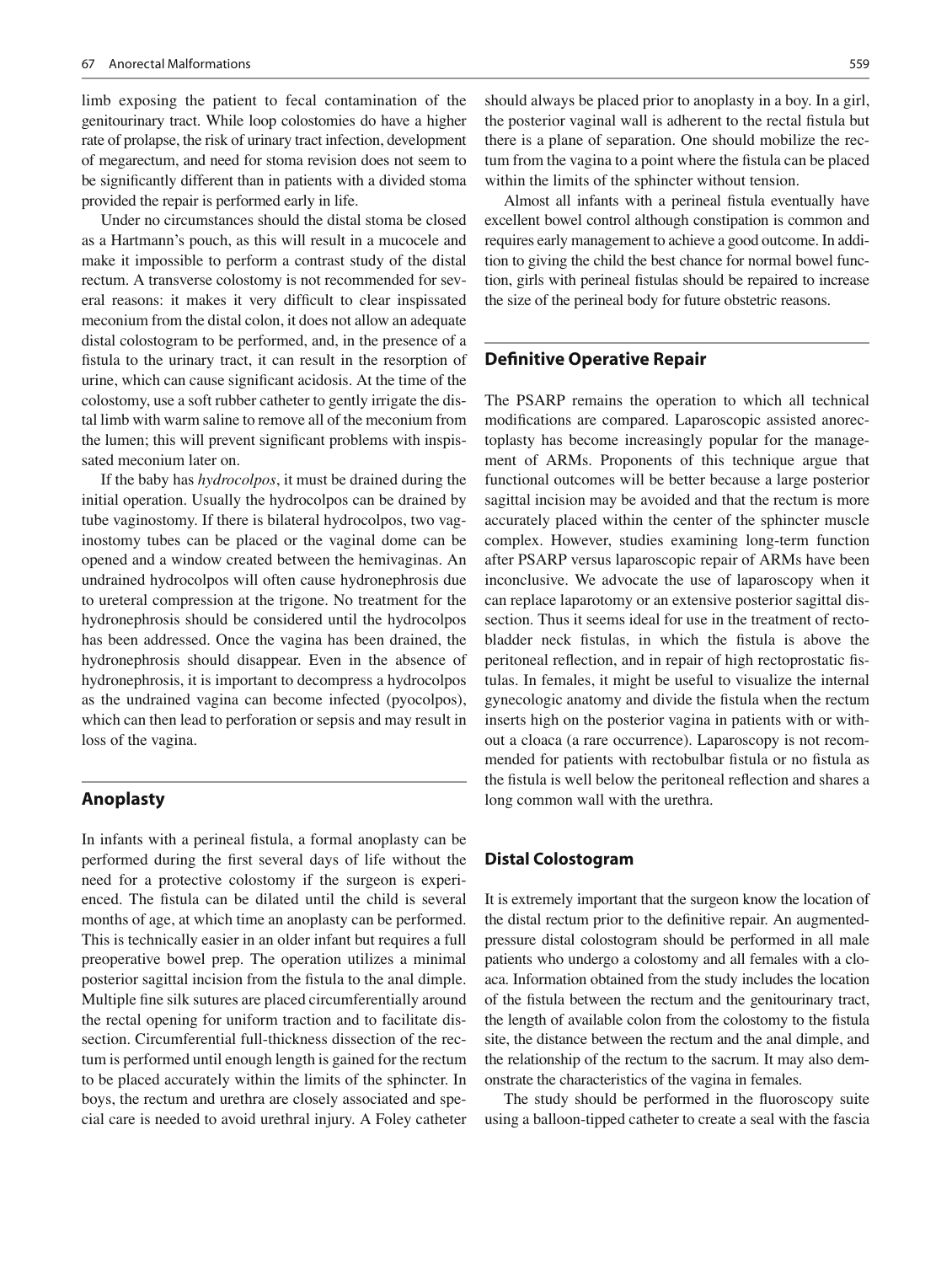occluding the lumen of the colon. Hand controlled injection of contrast material is performed under pressure. It is begun with the patient in the supine position. Water-soluble contrast material should be used as barium is contraindicated in the presence of a recto-urinary tract fistula. A radiopaque marker is placed at the anal dimple. With the patient in the supine position, the surgeon can see the length of bowel available for the pull-through. The patient is then turned onto his or her side. As the injection is performed, contrast material will usually stop progressing at the pubo-coccygeal line. This line represents the upper limit of the levator muscles. It requires a significant increase in hydrostatic pressure for the contrast material to progress beyond this point.

 In a male, the injection continues until the contrast material passes into the urethra. Usually the contrast goes up into the bladder rather than toward the penis and the injection should continue until the bladder is full and the baby starts to void. Films are taken during the entire sequence, particularly during voiding. The surgeon should be able to see the location of the fistula and its relationship to the bladder, bladder neck, and urethra (Fig.  $67.9$ ). If the study shows a bladder neck fistula, the surgeon knows that the rectum cannot be reached through a posterior sagittal incision and must be approached by laparoscopy or laparotomy. With a prostatic fistula on distal colostogram, the surgeon can anticipate locating the rectum in the soft tissue 1–2 cm deep to the coccyx during the posterior sagittal approach or just below the peritoneal reflection at laparoscopy. The presence of a bulbar urethral fistula indicates that the rectum will easily be found just deep to the levator muscles within 3–4 cm of the perineal skin. In the case of an imperforate anus with no fistula, the surgeon will not need to spend time looking for the fistula site and knows that the distal rectum is located adjacent to the bulbar urethra.

 A distal colostogram is not necessary in patients who have a vestibular fistula. In patients with cloaca, one can complement the study by inserting a catheter into the perineal orifice and injecting contrast to delineate the bladder and vagina. A cystoscopy with catheter insertion into the bladder may also be done. Injection via a vesicostomy or vaginostomy, if present, delineates the anatomy. The goal of the study in patients with cloaca is to have images of all three crucial structures, bladder, vagina, and rectum, in AP and lateral projections and, if possible, in three dimensions. A three-dimensional cloacogram using a rotating c-arm in the fluoroscopy suite may provide additional useful information for operative planning.

## **Males**

Patients with a rectobulbar or rectoprostatic fistula can be repaired using the posterior sagittal approach. It is mandatory that a Foley catheter be placed prior to commencing the operation. The patient is placed in the prone position with the pelvis elevated. The incision is made in the midline from above the coccyx to below the anal dimple. One must stay exactly in the midline, leaving an equal amount of muscle on each side of the incision. The posterior wall of the rectum is located and then opened in the midline. The incision in the rectal wall is continued distally up to the fistula site. The rectum is then separated from the urinary tract. A submucosal dissection is performed for about  $3-5$  mm above the fistula until a more obvious plane of separation is reached. This is facilitated by first delineating the lateral planes of the rectum. Once the rectum is fully mobilized, the urinary fistula is closed with long-term absorbable sutures.



Fig. 67.9 Distal colostogram in the male with imperforate anus. (a) Rectobulbar urethral fistula. (b) Rectoprostatic fistula. (c) Rectobladder neck fistula. *Black arrow* indicates fistula location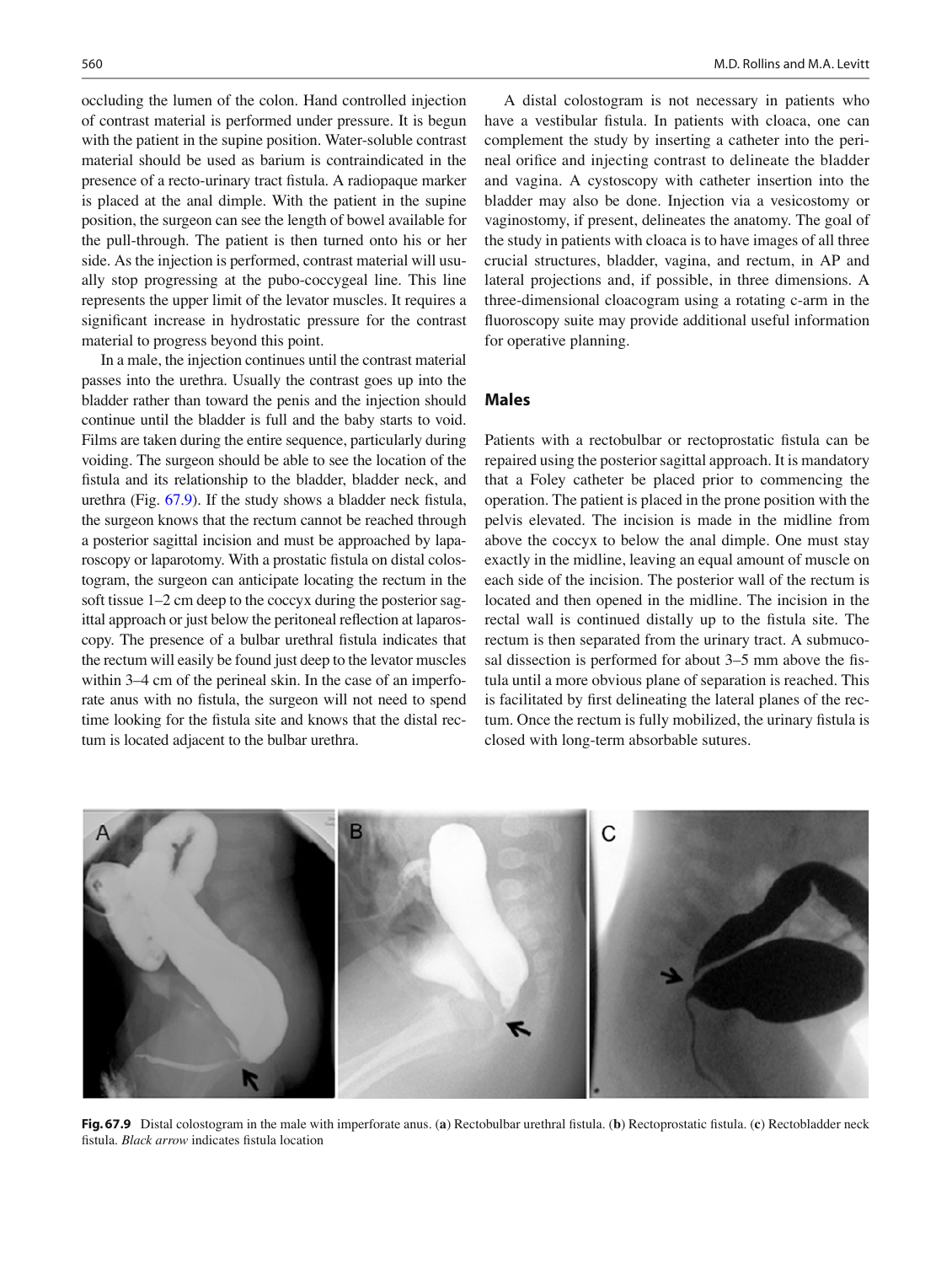The dissection should be performed as close to the rectal wall as possible while keeping the wall intact to preserve the intramural blood supply. The dissection continues until enough rectal length has been gained that an anastomosis between the rectum and the skin of the perineum can be created without tension. The electrical stimulator is used to determine the anterior and posterior limits of the sphincter mechanism. The anterior portion of the incision is closed, and the rectum is placed within the sphincter. The posterior edges of the levators are reapproximated behind the rectum. The posterior aspect of the muscle complex is also sutured together in the midline, incorporating the seromuscular layer of the posterior rectal wall in order to anchor the rectum. Finally, the anoplasty is performed by creating an anastomosis between the rectum and skin with interrupted long-term absorbable sutures. The rectum is occasionally very dilated, in which case the posterior wall should be excised and the rectum tapered in order to allow it to fit more easily within the sphincter mechanism.

#### **Laparoscopic Assisted Anorectoplasty**

 Approximately 25 % of boys with an ARM have a rectoprostatic fistula and approximately 10  $%$  have a bladder neck fistula. These patients are well suited for a laparoscopic approach to repair. A total body prep from the costal margins inferiorly is performed so that the entire lower half of the child may be included in the surgical field allowing access to both the perineum and abdomen. The operation begins with a laparoscopic approach, in which the distal rectum is dissected and the fistula is ligated. We typically use an absorbable endoloop for ligating the fistula. Further dissection is then performed to allow for the rectum to comfortably reach the perineum. The dissection is performed as close as possible to the rectal wall to avoid injury to nerves, reproductive structures, and the ureters. If getting the distal rectum to reach is difficult because the colostomy has been placed too distal in the sigmoid, it may be necessary to take down the mucous fistula. It is sometimes necessary to ligate one or more distal branches of the inferior mesenteric vessels in order to allow adequate mobilization of the rectum. The vascular arcades might have been disrupted when creating the colostomy, therefore one must be careful to ligate these distal inferior mesenteric artery branches close to the rectal wall, relying on its excellent intramural blood supply.

 Once adequate length has been achieved, the rectum is ready to be pulled through. This can be done with the child in the lithotomy position after identifying the limits of the sphincter complex. The anorectoplasty may be performed using the technique of sequential placement of trocars or using a limited posterior sagittal incision. The latter technique allows for tacking of the rectum to the posterior edge of the muscle complex in order to prevent prolapse .

#### **Females**

 All girls should undergo visual inspection of the introitus to identify a vaginal septum, which should be resected at the time of repair and to be certain there is not a distal vaginal atresia. Vestibular fistulae are repaired using a posterior sagittal incision with the patient in prone position. These defects may be repaired in a single stage using a preoperative bowel prep and a period of NPO and antibiotics postoperatively. Multiple silk sutures are placed circumferentially in the external orifice of the fistula, as uniform traction on the rectum facilitates the creation of a dissection plane. The posterior rectal wall is identified and the dissection continued between the rectal fascia and the rectal wall, staying as close as possible to the rectal wall.

 The dissection progresses laterally on both sides until a point is reached where the distal rectum and fistula must be separated from the vagina. These two structures have a very thin common wall with no true plane of separation. A submucosal plane on the rectal side must be developed for the first 3–5 mm or so, until eventually a full-thickness plane can be developed. Circumferential dissection of the rectum is performed until adequate length is achieved for the anastomosis to be performed under mild tension preventing rectal prolapse. If defects were made in the posterior vagina or anterior rectum during the dissection, the rectum is mobilized further until it can be positioned such that the two suture lines are not adjacent to each other in order to avoid a rectovaginal fistula. The perineal body is reconstructed using interrupted long-term absorbable sutures, bringing together the anterior limits of the sphincter, and the rectum is placed within the limits of the sphincter. The remainder of the operation is as previously described.

Rectovaginal fistulas are uncommon. Repair may be performed using a posterior sagittal approach or laparoscopically if the fistula connects to the proximal vagina. In patients with an H-type rectovaginal or rectovestibular fistula where the anus is normally positioned within the sphincter and a fistula is present between the vestibule, vagina, or labia and the rectum at the level of the dentate line, a transanal Swenson-like repair similar to Hirschsprung disease may be performed.

# **Posterior Sagittal Anorectovaginourethroplasty (PSARVUP) for the Repair of Cloaca**

 Cloacal malformations represent a wide spectrum of defects. A major determinate of the technical approach to repair and prognosis is the length of the common channel. Cloacas with a common channel <3 cm may be repaired by general pediatric surgeons who have had adequate training in this procedure with acceptable outcomes expected. In defects with a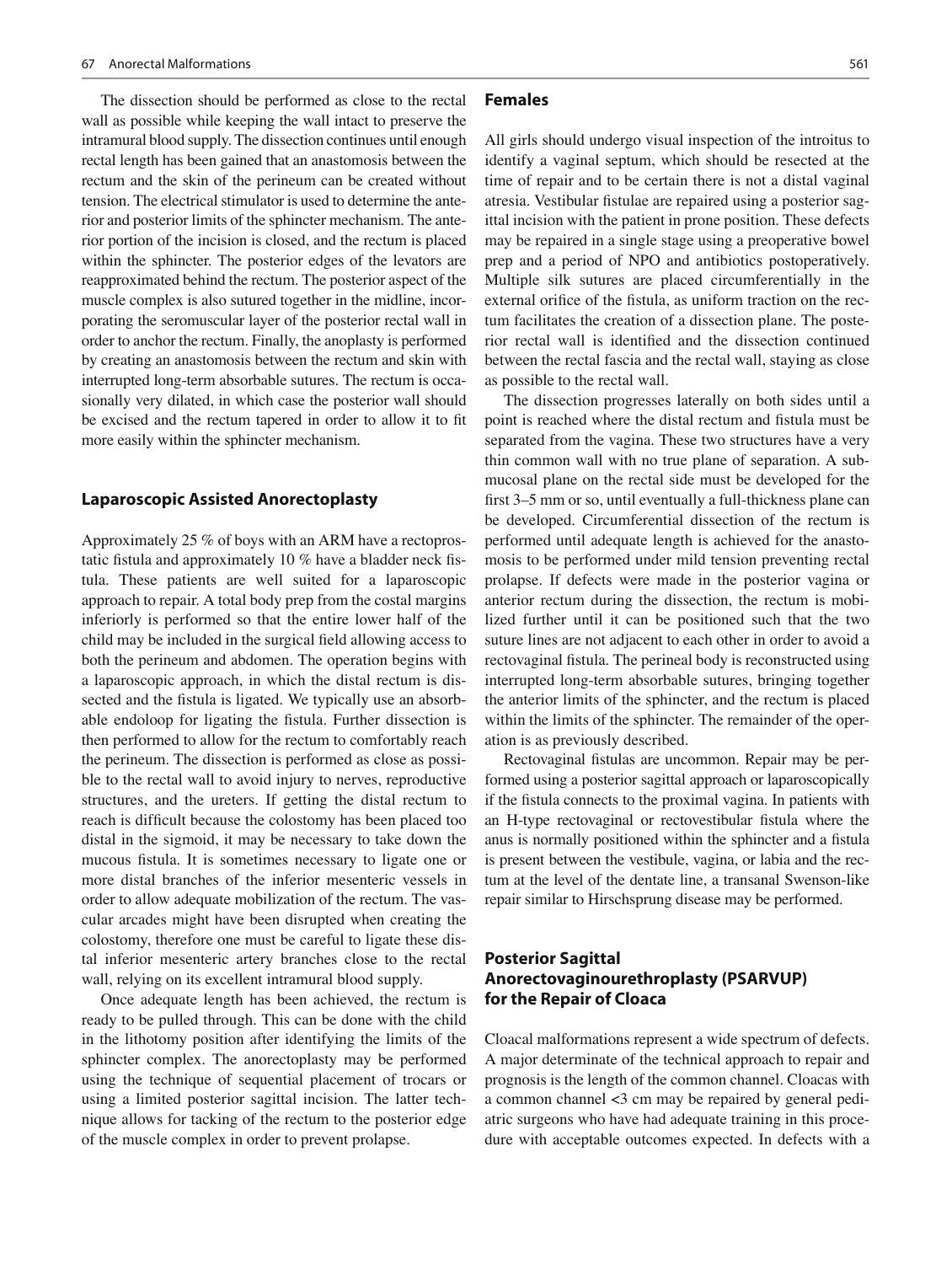common channel >3 cm in length or more complex defects, the repair is often challenging and better outcomes may be achieved when the repair is performed by an experienced surgeon. In these more complex patients, urinary and fecal continence is often poor and requires artificial methods of keeping patients dry (intermittent catheterization) and clean (bowel management program).

 Vaginoscopy and cystoscopy are performed as a separate procedure *after* the newborn period. This will provide useful information for surgical planning and prognosis. This should not be performed at the time of colostomy as visualization is difficult and it will often result in significant distension of the bladder or vagina, making the colostomy more difficult. With the scope positioned at the confluence of the urethra and vagina, the length of the common channel, also known as the *urogenital sinus* , is measured from the tip of the endoscope to the perineal skin. Also, the distance from the urethral take off and the bladder neck is determined. When the common channel is <3 cm, it should be possible to repair the entire malformation from a posterior sagittal approach. If the common channel is >3 cm, it is better to prepare the patient with a total body prep in order to be able to turn the patient and open the abdomen if necessary.

 There are several key steps in repairing a cloaca with a common channel <3 cm. The posterior sagittal incision is continued anteriorly until the surgeon reaches the single perineal orifice and the common channel is opened in the midline. Total urogenital mobilization can be done in the majority of cases and significantly reduces the future risk of a urethro-vaginal fistula, vaginal stricture, or acquired vaginal atresia. The rectum needs to be dissected off the posterior aspect of the vagina. If a vaginal septum is present, the rectal fistula is usually located within the proximal aspect of the septum. The vagina and urethra are then mobilized as a single unit. The common channel is then split in the midline and secured to the skin becoming the edges of the labia. The urethral orifice is sutured approximately 5 mm behind the clitoris and the vaginal edges are sutured to the introitus. If the patient has two hemivaginas, the vaginal septum should be excised. The perineal body is reconstructed and the rectal component of the malformation is repaired as in a typical PSARP.

 When dealing with a longer common channel, total urogenital mobilization may still be utilized but additional length is frequently needed requiring a laparotomy. If the length is still not adequate, then the urinary tract and vagina must be separated. Alternatively, the decision to separate the vagina from the common channel is made at the beginning of the case. Creation of a neovagina with colon or small bowel, or a vaginal switch maneuver should be in the armamentarium of a surgeon repairing these defects if the vagina does not easily reach the perineum.

 If a laparotomy is needed during the main repair or at the time of colostomy closure, the Müllerian structures should be inspected and the presence of normal structures and patent fallopian tubes documented. In patients with the more complex malformations described above, a suprapubic cystostomy tube or vesicostomy is needed until intermittent catheterization can be started. The reconstructed urethra may need long-term stenting with a Foley catheter or circle stent.

#### **Postoperative Care**

 Recovery after a PSARP is usually rapid and generally straightforward. The children seem to have surprisingly little pain. Patients with a colostomy can eat the same day of surgery. When a single-stage operation is performed in an infant or child who is passing stool, we withhold oral nutrition for 5–7 days after surgery, during which time they are maintained on parenteral nutrition. Broad-spectrum intravenous antibiotics are continued for 24 h. In boys who have had a rectourethral fistula repaired, the Foley catheter is left in place for 7 days. The catheter is removed and the parents are instructed to return if the child is unable to void within 6 h. If the Foley catheter is accidentally removed before the recommended time, it need not be replaced since the majority of patients will be able to void and the potential for urethral injury during recatheterization is significant.

 Two weeks after surgery, the anus is calibrated in the clinic with Hegar cervical dilators and the parents are then taught how to dilate the neoanus. The dilator is lubricated and then passed through the anus into the rectum, held in place for 30 s, removed, and then passed again. The anus must be dilated twice per day. Every week the size is increased until the appropriate size for the patient's age is reached (Table [67.3 \)](#page-10-0). Once the desired size is reached, the colostomy can be closed and the frequency of dilations tapered.

 After the colostomy is closed, patients often initially have very frequent bowel movements that can produce a severe perianal rash. It may take some time for this to heal. A variety of creams and ointments are available that attempt to create a barrier, usually with variable success. The best treatment for the severe diaper rash is to avoid prolonged contact between stool and the skin. We instruct parents to wash the perineum with mild soap and water every time stool appears. Soon the number of bowel movements will decrease and the patients typically develop constipation. Parents should be forewarned of this change so that they are ready to treat it. At this point, laxatives often need to be added. The family should then work toward a good bowel movement pattern, meaning 1–3 well formed stools per day. This is achieved with the right combination of diet, laxatives, and water-soluble fiber. This is the best scenario leading up to the time for the child to attempt toilet training.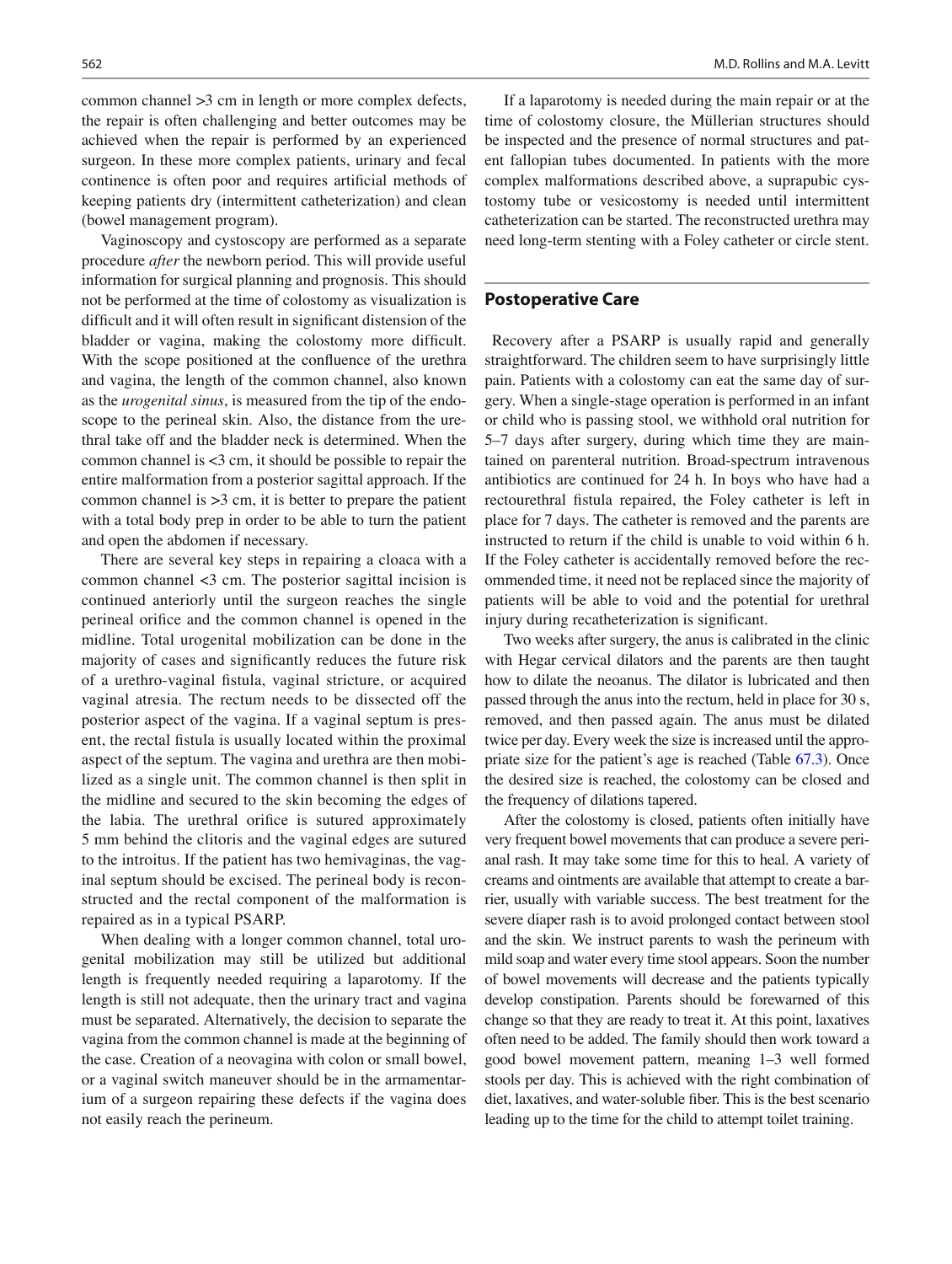| Dilation      |              | Tapering        |                   |  |
|---------------|--------------|-----------------|-------------------|--|
| Age of child  | Dilator size | Frequency       | Duration (months) |  |
| $1-4$ months  | #12          | Daily           |                   |  |
| $4-8$ months  | #13          | Every third day |                   |  |
| $8-12$ months | #14          | Twice per week  |                   |  |
| $1-3$ years   | #15          | Once per week   |                   |  |
| $3-12$ years  | #16          | Once per month  |                   |  |
| $>12$ years   | #17          |                 |                   |  |

<span id="page-10-0"></span> **Table 67.3** Anal dilation and tapering schedule following anorectoplasty

## **Bowel Management**

 Constipation is the most common problem seen in patients with ARMs. It is more severe in less complex malformations. The more complex malformations have a poorer prognosis in terms of bowel control, but a lower incidence of constipation. It is extremely important that constipation be treated aggressively. Complications from prolonged constipation include soiling, overflow pseudoincontinence, and megarectum. Megarectum, in turn, provokes more constipation, which worsens the dilation, creating a vicious cycle. In order to avoid this, the child should empty the rectum every day, which is best achieved with a high-fiber diet and laxatives as needed. When properly treated, the majority of patients with ARMs will have voluntary bowel movements by the age of 3 years. However, about half still soil their underwear intermittently. This is usually due to constipation. If the soiling does not improve by the age of toilet training, a bowel management and enema program should be initiated. Parents should be informed that children born with ARMs will typically toilet train about a year later than normal but that the goal is to have the child clean and in normal underwear by the time they enter kindergarten.

 Patients with ARMs may still suffer from fecal incontinence despite an adequate anatomic repair. However, these patients should be able to remain clean and completely free of accidents without having to wear diapers. An aggressive bowel management program that includes the use of enemas allows them to achieve this goal *.* Fecally incontinent patients may also have a tendency toward constipation. These patients typically still have their entire colon but have a megarectum. Most of these patients can be successfully managed with a large volume (500–1000 mL) saline enema with additives such as glycerin.

 Once it is demonstrated that the bowel management has been successful, patients with severe constipation can be offered a Malone procedure, also known as a continent appendicostomy or antegrade continent enema (ACE) procedure (Fig.  $67.10$ ). An appendicostomy is created, in the umbilicus or right lower quadrant. This allows the enemas to be given in an antegrade fashion. The cecum is plicated around the base of

the appendix to create a valve that prevents stool from leaking back through the umbilicus. Another option for antegrade enemas is a cecostomy tube. Procedures to create conduits for antegrade enemas are usually recommended when the patient wants to become more independent, as it allows the administration of the enema without parental assistance. It may also be indicated if the patient is becoming resistant to retrograde enemas. The Malone procedure is essentially just another way to administer an enema; therefore, it should in general only be performed in patients for whom bowel management has been successful. The urologic status of the patient should be known prior to surgery, as a Mitrofanoff, if needed, could be performed in conjunction with the Malone and the appendix potentially split for the two procedures. Also, any urologic reconstruction could be done at this time.

## **Outcomes and Quality of Life**

In patients with perineal fistula, approximately 90  $%$  experience fecal continence although around 20 % require laxative treatment for constipation (Table  $67.4$ ). Approximately 70 % of patients with vestibular and 50 % of patients with rectobulbar urethral fistulas are totally continent of stool. However, approximately 60 % of vestibular and rectobulbar urethral patients suffer from constipation.

Fecal incontinence has been shown to have significant negative impact on QoL in terms of social and emotional functioning, body image, and physical symptoms in children and adolescents as well as adults. However, OoL is significantly improved in about half of patients who follow a bowel management program. Patients with associated congenital anomalies and those with more severe ARMs have significantly poorer QoL.

 With the exception of an occasional patient with myelomeningocele, a severe sacral abnormality or tethered cord, boys with imperforate anus usually have good urinary control. In the absence of a predisposing condition, we believe that most cases of urinary incontinence in male patients are due to injury during the peri-bladderneck dissection. This is also true of girls, with the exception of those with cloaca. Although the majority of patients with a common channel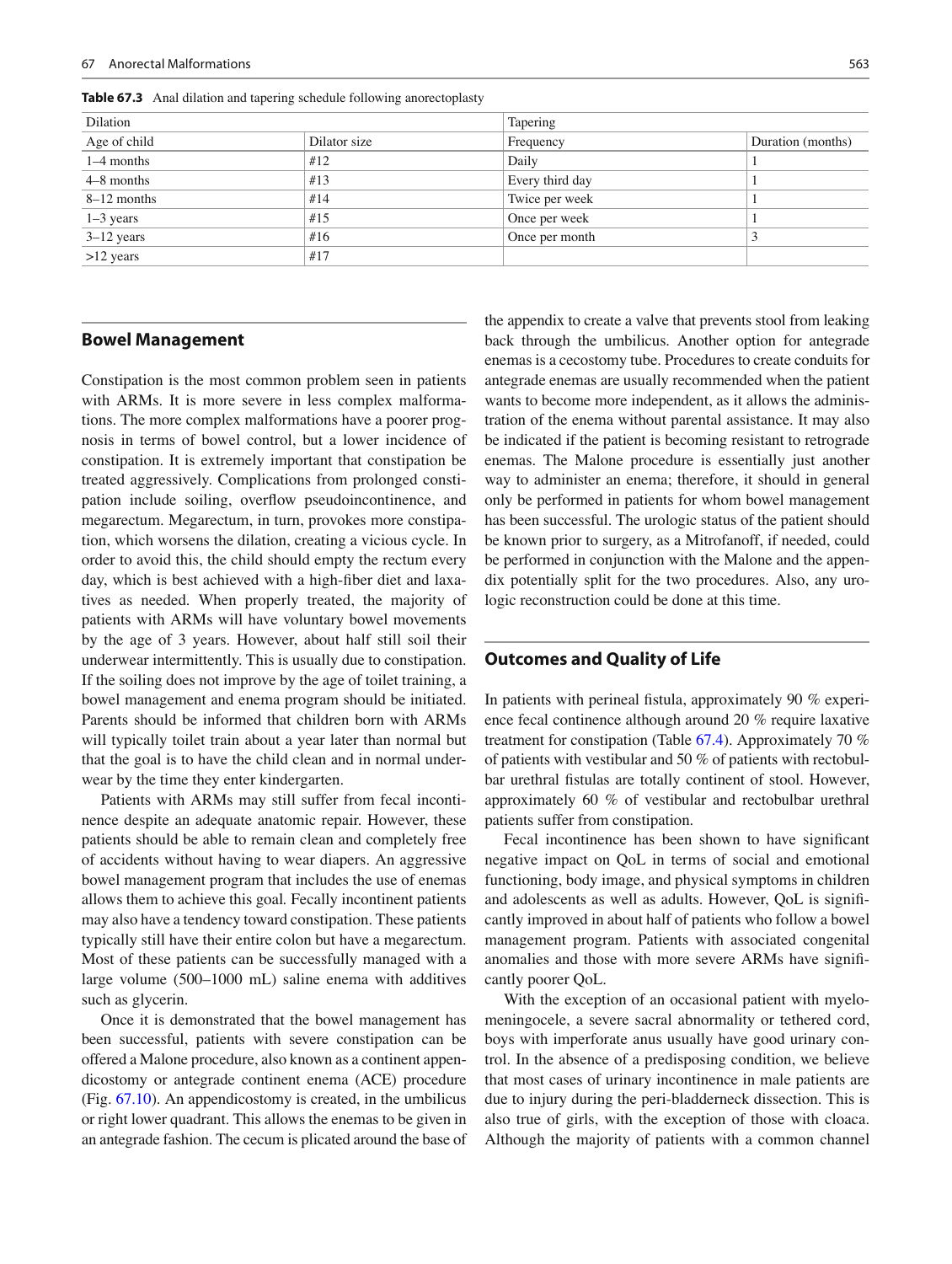<span id="page-11-0"></span>

 **Fig. 67.10** Malone procedure. The cecum is plicated around the base of the appendix to create a valve, which prevents escape of gas or liquid through the appendix. ( **a** ) Non-absorbable suture placed in seromuscular layer of cecum and appendix. ( **b** ) Completed cecal plication

|                                    | Voluntary bowel movement $(\%)$ | Totally continent <sup>a</sup> $(\%)$ | Constipated $(\% )$ | Soiling $(\%)$ |
|------------------------------------|---------------------------------|---------------------------------------|---------------------|----------------|
| Perineal fistula                   | 97                              | 83                                    | 58                  | 16             |
| Rectal atresia or stenosis         | 100                             | 56                                    | 70                  | 40             |
| Vestibular fistula                 | 90                              | 64                                    | 55                  | 36             |
| Imperforate anus without fistula   | 78                              | 50                                    | 49                  | 51             |
| Bulbar fistula                     | 79                              | 46                                    | 59                  | 49             |
| Prostatic fistula                  | 65                              | 18                                    | 42                  | 78             |
| $Cloaca: \leq 3 cm common channel$ | 66                              | 35                                    | 39                  | 63             |
| $Cloaca: >3$ cm common channel     | 35                              | 12                                    | 28                  | 84             |
| Vaginal fistula                    | 60                              | 20                                    | 20                  | 80             |
| Bladder neck fistula               | 20                              |                                       | 14                  | 90             |

 **Table 67.4** Functional outcomes

*Source:* Data from Coran AG, et al, eds. Pediatric Surgery, 7th ed., Levitt MA, Pena A. Chapter 103: Anorectal Malformations, p. 1309, Copyright (2012)

a Voluntary bowel movements and no soiling

 $\leq$ 3 cm have normal urinary control, approximately 20 % may require intermittent catheterization for a flaccid bladder. With a common channel  $>3$  cm, approximately 80 % will have difficulty with urinary continence requiring intermittent catheterization or some form of continent diversion. An ARM index, comprised of the (1) type of malformation, (2) quality of the sacrum, and (3) quality of the spine, takes into account anatomical aspects predictive of continence. These three things should be known for all ARM patients.

## **Complications**

*Posterior urethral diverticulum* (PUD) is a common complication that may occur following repair of a rectourethral fistula. It has been speculated that this may be more common following  laparoscopic assisted anorectoplasty (LAARP) but is also a known complication following PSARP. In patients with a rectoprostatic fistula who had an LAARP, MRI may identify PUD in a third of patients. In the majority of these patients the diverticulum is asymptomatic and requires no intervention. A technique described to reduce the risk of a PUD during LAARP is sharp division of the fistula flush with the urethra without the use of clips or ties. We make sure to dissect the distal rectum low enough so that a three-millimeter grasper fits across at the level of the fistula. Also, by only using laparoscopy for bladder neck and prostatic fistulas and not for lower fistulas where the rectum is below the peritoneal reflection with a long common wall, this complication can be avoided. A PUD should be suspected in patients who report daytime dribbling, recurrent UTI, or passage of mucus through the urethra. If these symptoms are present, an MRI performed with a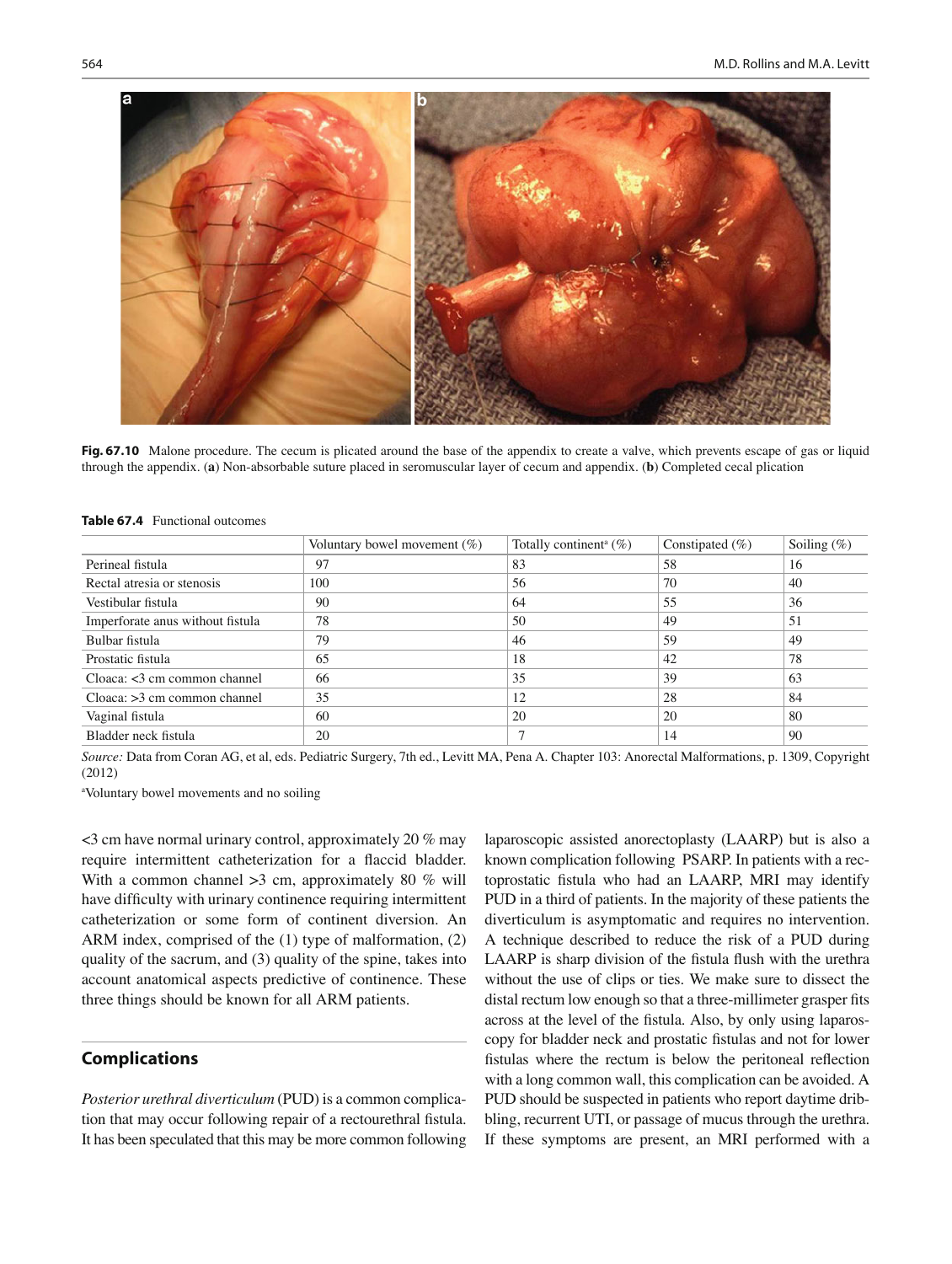$20-24$  Fr Foley placed in the rectum without inflating the balloon is accurate in detecting a PUD. Whether or not a PUD may be observed in an asymptomatic patient remains an area of debate. However, we recommend surgical excision of the diverticulum as malignant degeneration into a mucinous adenocarcinoma has been reported.

*Colostomy complications* include prolapse, stricture, retraction, and peristomal wound infections and are reported in 15–30 % of patients with divided colostomies and 25–30 % in those with loop colostomies. Although a divided colostomy has been traditionally recommended in patients with ARMs to avoid these complications and the risk of UTI, this has not been clearly demonstrated in the literature. One should follow the principles of creating the colostomy close to the retroperitoneal attachments of the proximal sigmoid colon to reduce the risk of prolapse which is the most common stoma-related complication and to leave the mucous fistula as long as possible for the future pull-through.

*Wound infections* are often superficial, limited, and healed by secondary intention. *Anal strictures* may result from ischemia or excessive tension of the pull-through segment or noncompliance with the dilation schedule. Options for management of anal strictures include resuming dilations, redo anoplasty in which the rectum is mobilized circumferentially to bring down a healthy segment of bowel, or stricturoplasty using a V-Y or skin flap advancement technique.

 The incidence of *rectal prolapse* ranges from 6 to 30 % following LAARP and approximately 4 % following PSARP. Low gluteal and sphincter muscle quality, vertebral anomalies, tethered cord, and LAARP are risk factors for developing rectal prolapse. Rectal prolapse may be mild and asymptomatic or may be significant enough to warrant redo anoplasty. It can interfere with a bowel control and can also cause bleeding and mucous production.

## **Future Considerations**

 The management of patients with ARMs is complex and requires an understanding of the multiple problems that these children can have. Although it is extremely important for the surgeon to be able perform the operations without causing injury, technical mastery alone is clearly not sufficient. A multidisciplinary team approach including the pediatric surgeon, pediatric urologist, gynecologist, neurosurgeon, gastroenterologist, radiologist, and others when associated anomalies are identified is critical to achieve optimal outcomes. As these patients become older, bowel management and urologic and gynecologic function become critical aspects to their care. If these patients are not followed closely, and bowel, renal, and bladder function issues are not addressed early, adverse health related issues will occur. Accurate long-term assessment of outcomes regarding overall function and quality of life as well

as burden of treatment is lacking and represents an area for improvement in the care of patients with ARMs. It is essential that the surgeon be able to manage the significant postoperative functional sequelae that many of these patients have and recognize that these are patients for life.

#### **Editor's Comment**

 Imperforate anus is one of the more common congenital anomalies requiring surgical correction and pediatric surgeons should be well versed in the correction of its more common varieties. One of these is the perineal fistula in girls, commonly referred to as the "anterior displaced anus." Some controversy exists over the best way to correct these seemingly benign lesions. Regardless of the technique used, the functional result is the same: moderate to severe constipation. In the past, the fistula was often simply dilated, which allows meconium to pass; however, patients were often incontinent and needed extraneous methods to evacuate. Similarly, for a time it was popular to use the "cutback anoplasty," in which the fistula is opened in the midline posteriorly to the center of the anal sphincter and the rectal mucosa is anastomosed to the perianal skin. The result is a keyhole-shaped anal opening that is only partially surrounded by sphincter musculature. A better anatomic and functional result is achieved when the rectum is brought up through the anal sphincter with either a "mini-PSARP" procedure or anal transposition.

 Girls with cloaca are treated in many children's centers by a team of surgeons that includes a pediatric surgeon, a pediatric urologist, and sometimes an expert in pediatric gynecologic anomalies. Pediatric urologic consultation can also be useful when searching for a high rectum in boys, who are at risk for injury to the urethra, bladder neck, seminal vesicles, and vasa deferentia during the very difficult and tedious dissection that is often required in these cases. One can also be lulled into a false sense of security by the rare male infant with an apparent perineal fistula, classically thought to be associated with a low lesion and straightforward repair, but who instead has a rectum that ends at the level of the prostate and a long, narrow fistula that opens on the perineum. These infants often need to have a laparotomy for proper mobilization of the rectum.

In boys with no apparent fistula, it might be difficult to see evidence of urethral passage of meconium as it is diluted by urine and soaks into the diaper. It is useful in these cases to place a cotton gauze pad over the penis within the diaper. The urine passes through the gauze while the meconium is trapped in the interstices of the cotton mesh.

 Finally, although it is certainly better to make a decision regarding repair or colostomy within 48 h of birth, there are rare situations in which an infant with a severe cardiac anomaly and no apparent fistula is felt to be too unstable even for a bedside colostomy or is thought to be unlikely to survive